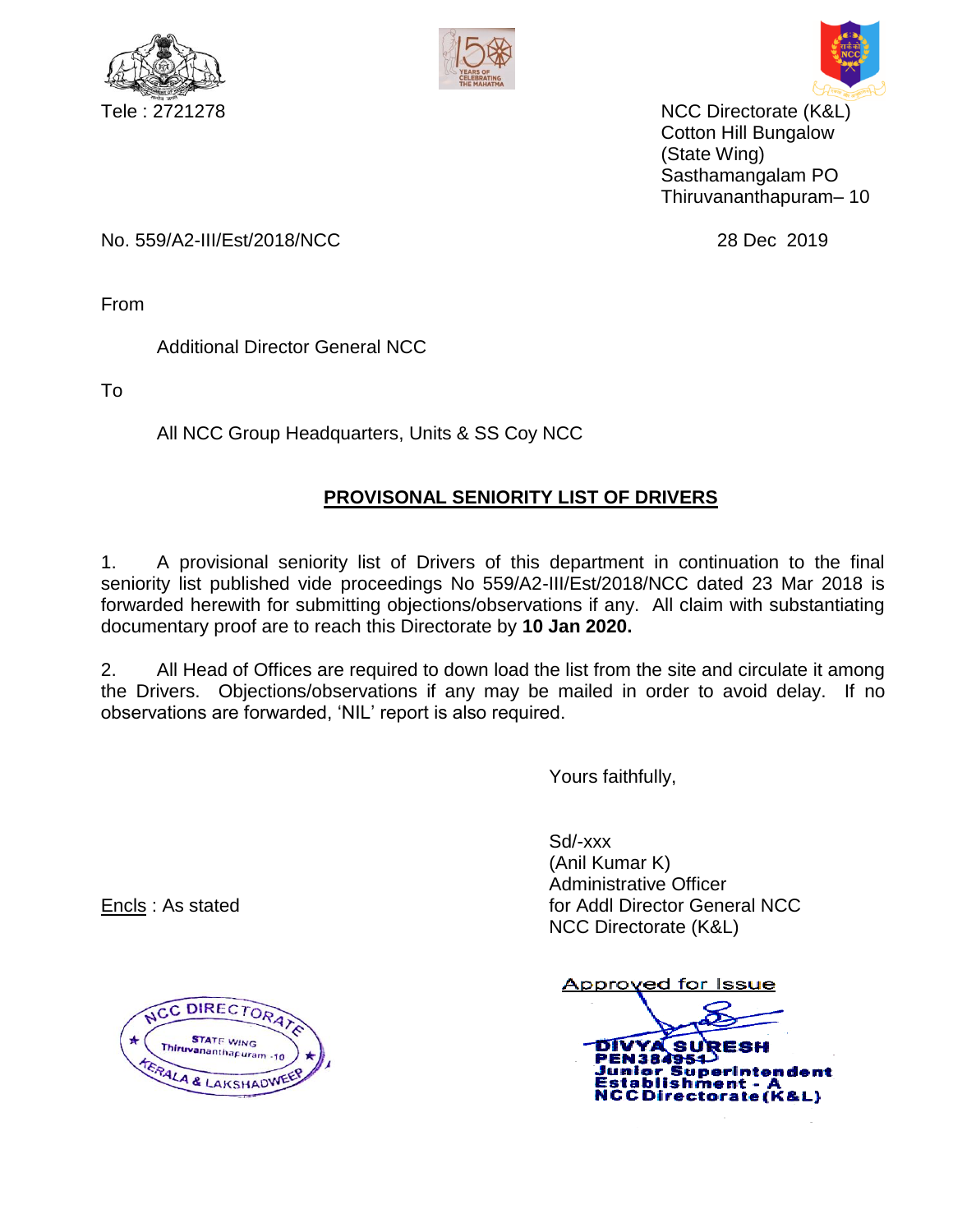**APPENDIX-A**

|                               | PROVISIONAL SENIORITY LIST OF DRIVERS IN NCC DEPT AS ON 01 DEC 2019 IN CONTINUATION TO 559/A2/III/EST/2018/NCC |         |            |                       |                                     |                                                      |                |              |            |               |  |  |
|-------------------------------|----------------------------------------------------------------------------------------------------------------|---------|------------|-----------------------|-------------------------------------|------------------------------------------------------|----------------|--------------|------------|---------------|--|--|
| SI No                         | <b>Name</b>                                                                                                    | Grade   | <b>DOB</b> | <b>Advise</b><br>date | Date of<br>Joining in<br><b>NCC</b> | Date of<br>reckoning<br>seniority in<br>present rank | <b>Office</b>  | <b>DOR</b>   | <b>DRB</b> | <b>PEN No</b> |  |  |
| <b>DRIVER SELECTION GRADE</b> |                                                                                                                |         |            |                       |                                     |                                                      |                |              |            |               |  |  |
|                               | 1 Gopi TB                                                                                                      | Sel Gde | 15.04.67   | 14.09.99              | 15.10.99                            | 01.06.15                                             | 1 (K) R&V      | 30.04.23 TSR |            | 385410        |  |  |
|                               | 2 Vijayaraghavan                                                                                               | Sel Gde | 17.05.64   | 28.05.01              | 12.07.01                            | 01.06.16                                             | 28 (K) Bn      | 31.05.20 PKD |            | 385555        |  |  |
|                               | 3 Baburajan VP                                                                                                 | Sel Gde | 01.05.64   | 25.07.01              | 07.09.01                            | 01.10.16                                             | 30 (K) Bn      | 31.05.20 KKD |            | 385579        |  |  |
|                               | 4 Manikandan Nair                                                                                              | Sel Gde | 01.02.65   | 25.07.01              | 28.08.01                            | 01.12.12                                             | 9 (K) G Bn     | 31.01.21 KKD |            | 385483        |  |  |
| <b>DRIVER SENIOR GRADE</b>    |                                                                                                                |         |            |                       |                                     |                                                      |                |              |            |               |  |  |
|                               | 1 Udayakumar PR                                                                                                | Snr Gde | 20.05.70   | 22.08.03              | 18.10.01                            | 03.06.13                                             | 17 (K) Bn      | 31.05.26 KTM |            | 385217        |  |  |
|                               | 2Riju VP                                                                                                       | Snr Gde | 25.05.75   | 10.01.03              | 29.01.03                            | 01.10.13                                             | 32 (K) Bn      | 31.05.31 KKD |            | 385567        |  |  |
|                               | 3 Santhosh Murali                                                                                              | Snr Gde | 15.05.65   | 20.09.03              | 06.11.03                            | 01.12.15                                             | 14 (K) Bn      | 31.05.21 PTA |            | 385216        |  |  |
|                               | 4 Shahul Hameed B                                                                                              | Snr Gde | 05.04.66   | 05.03.04              | 03.04.04                            | 01.06.15                                             | 29 (K) Bn      | 30.04.22 MPM |            | 385149        |  |  |
|                               | 5 Sisupalan Nair KV                                                                                            | Snr Gde | 30.05.65   | 05.03.04              | 05.04.04                            | 01.06.15                                             | 1 (K) G Bn     | 31.05.21 TVM |            | 385148        |  |  |
|                               | 6 Vijayakumaran V                                                                                              | Snr Gde | 05.03.66   | 29.01.08              | 10.03.08                            | 01.04.16                                             | 27 (K) Bn      | 31.03.22 PKD |            | 385230        |  |  |
|                               | 7 Raveendran A                                                                                                 | Snr Gde | 30.01.64   | 26.02.04              | 01.04.04                            | 01.06.16                                             | 29 (K) Bn      | 31.01.20 MPM |            | 385433        |  |  |
|                               | 8 Ashokan KC                                                                                                   | Snr Gde | 14.04.64   | 22.09.10              | 08.11.10                            | 01.10.16                                             | 31 (K) Bn      | 30.04.20 KNR |            | 594969        |  |  |
|                               | 9 Ajith Kumar S                                                                                                | Snr Gde | 21.04.68   | 20.11.10              | 06.01.11                            | 01.12.16                                             | 8 (K) Bn       | 30.04.24 ALP |            | 615222        |  |  |
|                               | 10 Varghese PM                                                                                                 | Snr Gde | 30.03.69   | 23.11.10              | 07.02.11                            | 01.02.17                                             | 1 (K) Arty Bty | 31.03.25 KNR |            | 617665        |  |  |
|                               | 11 Bijukumar K                                                                                                 | Snr Gde | 31.05.67   | 27.01.11              | 15.03.11                            | 01.02.17                                             | 8 (K) Bn       | 31.05.23 ALP |            | 626305        |  |  |
|                               | 12 Murali P                                                                                                    | Snr Gde | 10.05.66   | 20.09.11              | 02.11.11                            | 01.06.17                                             | 24 (K) Bn      | 31.05.22 TSR |            | 643312        |  |  |
|                               | 13 Unnikrishnan Kolambil                                                                                       | Snr Gde | 02.05.65   | 06.01.12              | 27.02.12                            | 01.06.17                                             | 29 (K) Bn      | 31.05.21 MPM |            | 677138        |  |  |
|                               | 14 Jayakumar K                                                                                                 | Snr Gde | 30.05.65   | 18.01.12              | 04.04.12                            | 01.06.17                                             | 1 (K) G Bn     | 31.05.21 TVM |            | 385183        |  |  |
|                               | 15 Anil Kumar D                                                                                                | Snr Gde | 29.05.67   | 18.01.12              | 05.03.12                            | 01.06.17                                             | 9 (K) Bn       | 31.05.23 TVM |            | 678689        |  |  |
|                               | 16 Buhari A                                                                                                    | Snr Gde | 20.05.68   | 18.01.12              | 14.03.12                            | 01.06.17                                             | $1(K)$ NU      | 31.05.24 TVM |            | 636061        |  |  |
|                               | 17 Rajasekharan B                                                                                              | Snr Gde | 28.04.65   | 18.01.12              | 02.03.12                            | 01.06.17                                             | 4 (K) Bn       | 30.04.21 TVM |            | 678986        |  |  |
|                               | 18 Shaji CJ                                                                                                    | Snr Gde | 03.11.67   | 20.09.11              | 02.11.11                            | 01.06.17                                             | 1 (K) R&V      | 30.11.23 EKM |            | 643163        |  |  |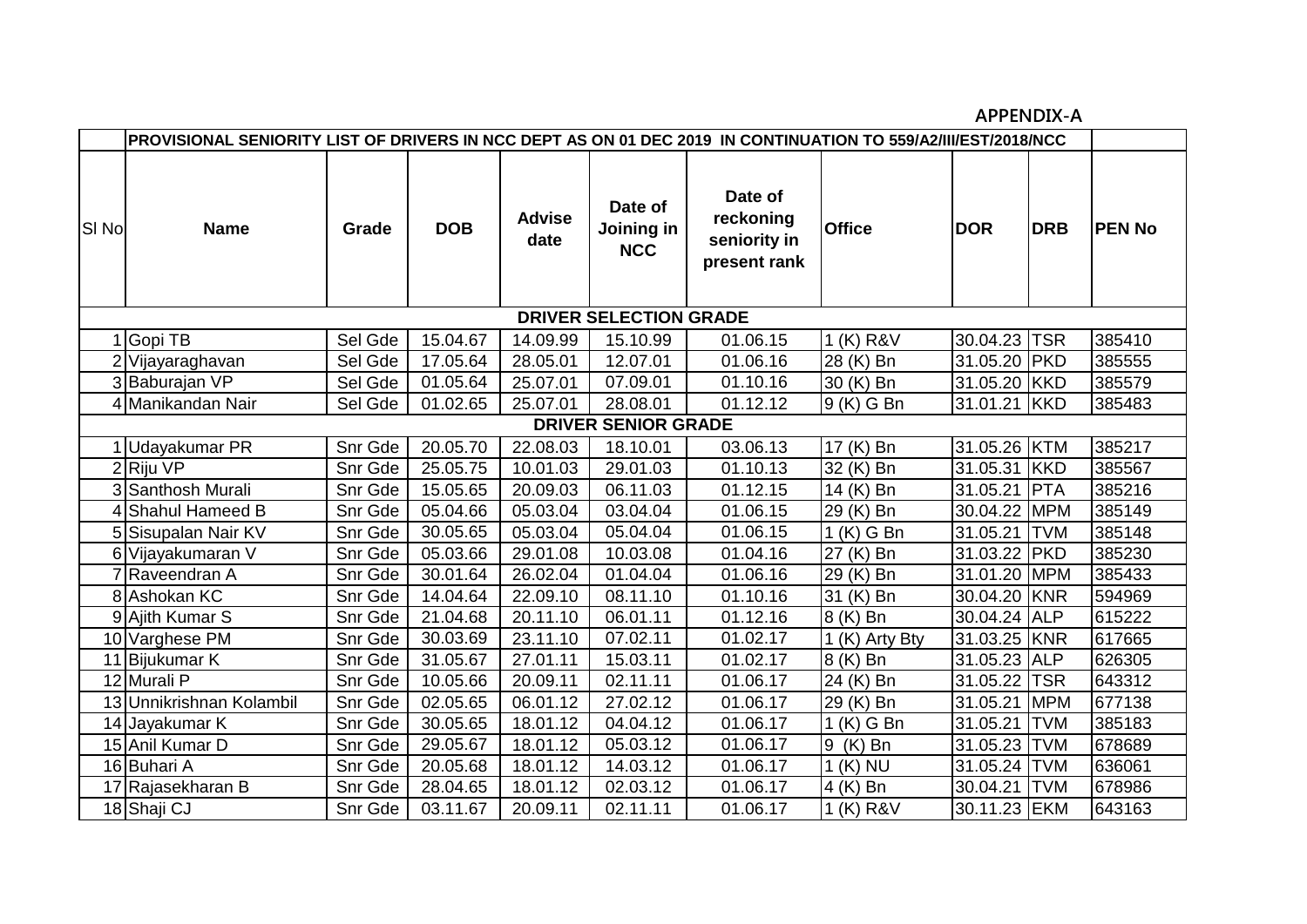| SI <sub>No</sub>   | <b>Name</b>                 | Grade   | <b>DOB</b> | <b>Advise</b><br>date | Date of<br>Joining in<br><b>NCC</b> | Date of<br>reckoning<br>seniority in<br>present rank | <b>Office</b>         | <b>DOR</b>   | <b>DRB</b> | <b>PEN No</b> |
|--------------------|-----------------------------|---------|------------|-----------------------|-------------------------------------|------------------------------------------------------|-----------------------|--------------|------------|---------------|
|                    | 19 Kuttan Pillai K          | Snr Gde | 08.02.64   | 10.02.12              | 21.05.12                            | 01.06.17                                             | 15 (K) Bn             | 29.02.20 PTA |            | 689946        |
|                    | 20 Prasanna Kumar VB        | Snr Gde | 05.05.67   | 10.02.12              | 21.05.12                            | 01.06.17                                             | 15 (K) Bn             | 31.05.23 PTA |            | 689947        |
|                    | 21 Prathapachandran Nair NS | Snr Gde | 28.05.68   | 25.02.12              | 02.04.12                            | 22.06.17                                             | Gp HQ, KTM            | 31.05.24 KTM |            | 684685        |
|                    | 22 Roymon VP                | Snr Gde | 07.03.67   | 25.02.12              | 02.04.12                            | 01.07.17                                             | $\overline{5}$ (K) NU | 31.03.23 KTM |            | 683656        |
|                    | 23 Vijayan MK               | Snr Gde | 30.05.64   | 03.07.12              | 03.07.12                            | 01.08.17                                             | <b>NCCDte</b>         | 31.05.20 TVM |            | 698555        |
|                    | 24 Christudas C             | Snr Gde | 30.05.64   | 28.07.12              | 03.09.12                            | 01.08.17                                             | 1 (K) Air Sqn         | 31.05.20 TVM |            | 701434        |
|                    | 25 Mohanakumar D            | Snr Gde | 25.05.65   | 01.08.12              | 15.10.12                            | 01.08.17                                             | 3 (K) G Bn            | 31.05.21 KLM |            | 703541        |
|                    | 26 Peter NK                 | Snr Gde | 12.02.66   | 01.08.12              | 15.10.12                            | 01.08.17                                             | 23 (K) Bn             | 28.02.22 TSR |            | 703349        |
|                    | 27 Hameed KM                | Snr Gde | 16.05.67   | 06.09.12              | 30.10.12                            | 01.09.17                                             | 18 (K) Bn             | 31.05.23 EKM |            | 485686        |
|                    | 28 Prasanthan P             | Snr Gde | 16.05.69   | 12.09.12              | 29.11.12                            | 26.09.17                                             | 1 (K) Arty Bty        | 31.05.25 KNR |            | 707709        |
|                    | 29 George KM                | Snr Gde | 28.05.64   | 12.09.12              | 27.11.12                            | 01.01.18                                             | 9 (K) G Bn            | 31.05.20 KKD |            | 707196        |
|                    | 30 Benedict KY              | Snr Gde | 30.05.67   | 03.05.13              | 18.07.13                            | 01.06.18                                             | 8 (K) Bn              | 31.05.27 ALP |            | 647148        |
|                    | 31 Vijayan R                | Snr Gde | 26.05.70   | 05.07.13              | 01.08.13                            | 01.07.18                                             | 3 (K) Bn              | 31.05.30 TVM |            | 711017        |
|                    | 32 Mohanan Pillai R         | Snr Gde | 30.05.66   | 20.11.13              | 30.12.13                            | 01.08.18                                             | 10 (K) Bn             | 31.05.26 ALP |            | 717791        |
|                    | 33 Sunny KJ                 | Snr Gde | 30.07.60   | 20.11.13              | 01.01.14                            | 01.05.19                                             | 7 (K) G Bn            | 31.07.20 TSR |            | 718679        |
|                    | 34 David M                  | Snr Gde | 31.05.64   | 12.12.13              | 27.01.14                            | 01.06.19                                             | Gp HQ, TVM            | 31.05.24 TVM |            | 720617        |
|                    | 35 Pradeepkumar P           | Snr Gde | 13.07.63   | 06.01.14              | 28.01.14                            | 01.06.19                                             | 9 (K) NU              | 31.07.23 KKD |            | 676814        |
|                    | 36 Unnikrishnan AR          | Snr Gde | 02.04.61   | 15.07.14              | 11.08.14                            | 01.07.19                                             | 22 (K) Bn             | 30.04.21 EKM |            | 732605        |
|                    | 37 Vijayan P                | Snr Gde | 22.05.63   | 21.11.14              | 10.02.15                            | 01.11.19                                             | 30 (K) Bn             | 31.05.23 KNR |            | 744054        |
| <b>DRIVER GD I</b> |                             |         |            |                       |                                     |                                                      |                       |              |            |               |
|                    | Sivadasan AP                | Gd I    | 07.07.63   | 07.03.15              | 28.03.15                            | 28.03.17                                             | 9 (K) NU              | 31.07.23 CLT |            | 745846        |
|                    | 2 Kochumon TA               | Gd I    | 10.05.71   | 08.04.15              | 28.05.15                            | 28.05.17                                             | 16(K) Bn              | 31.05.31 KTM |            | 749058        |
|                    | 3 Sunil Lawarance           | Gd I    | 26.11.75   | 06.06.15              | 14.07.15                            | 14.07.17                                             | 1 (K) Arty Bty        | 30.11.35 KNR |            | 752331        |
|                    | 4 Prakash C                 | Gd I    | 07.04.68   | 24.07.15              | 25.08.15                            | 25.08.17                                             | 14 (K) Bn             | 30.04.28 PTA |            | 754955        |
|                    | 5 Chandra Bhanu K           | Gd I    | 19.03.73   | 12.08.15              | 15.09.15                            | 15.09.17                                             | 1 (K) G Bn            | 31.03.33 TVM |            | 755922        |
|                    | 6 Rajesh AS                 | Gd I    | 01.02.74   | 30.09.15              | 12.11.15                            | 12.11.17                                             | 3 (K) G Bn            | 31.01.34 KLM |            | 759275        |
|                    | 7 Shajahan K                | Gd I    | 25.05.79   | 30.09.15              | 22.12.15                            | 22.12.17                                             | 7 (K) Bn              | 31.05.39 KLM |            | 739301        |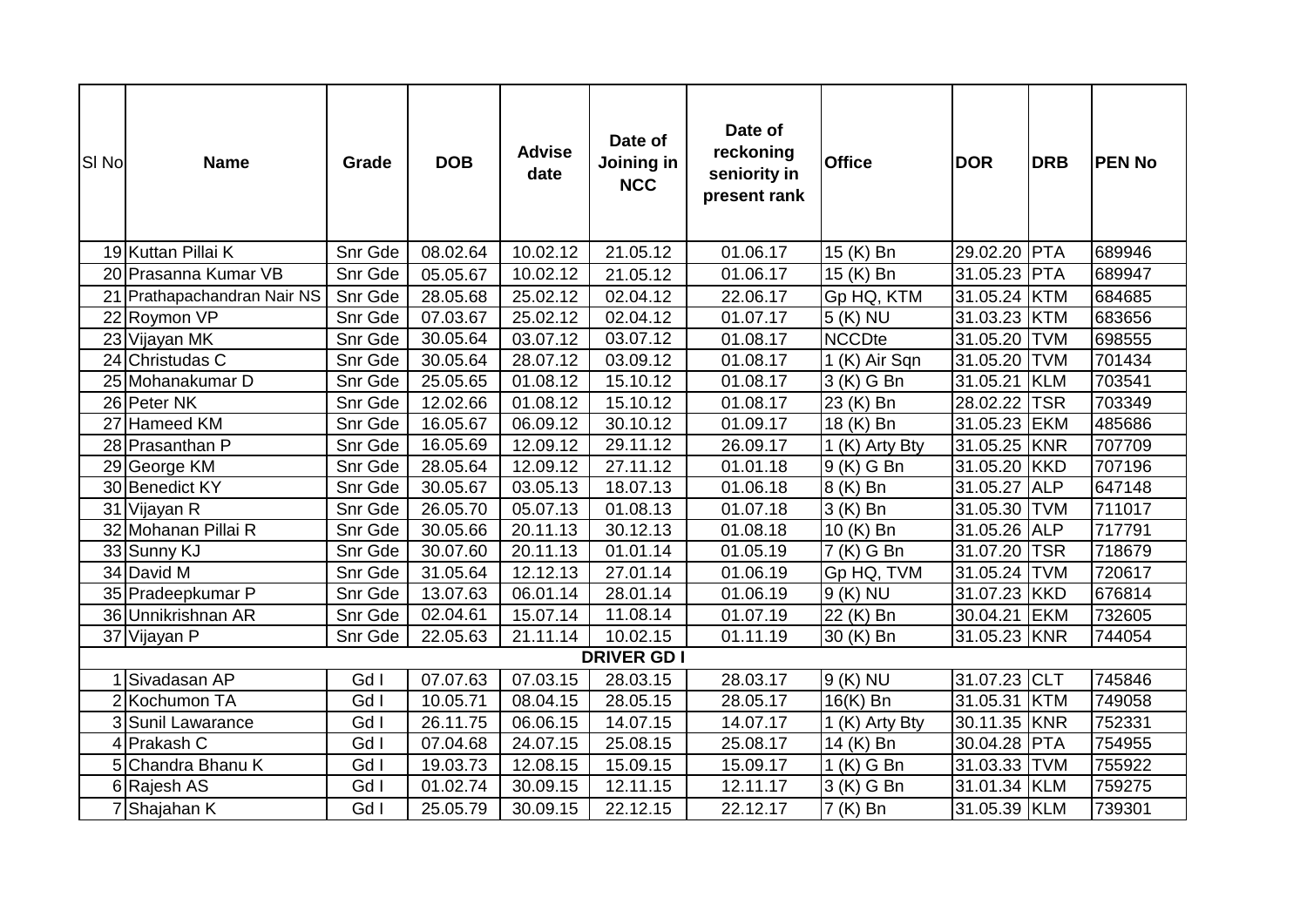| SI <sub>No</sub> | <b>Name</b>             | Grade   | <b>DOB</b> | <b>Advise</b><br>date | Date of<br><b>Joining in</b><br><b>NCC</b> | Date of<br>reckoning<br>seniority in<br>present rank | <b>Office</b>           | <b>DOR</b>   | <b>DRB</b> | <b>PEN No</b> |
|------------------|-------------------------|---------|------------|-----------------------|--------------------------------------------|------------------------------------------------------|-------------------------|--------------|------------|---------------|
|                  | 8 Biju PP               | Gd I    | 17.01.72   | 16.10.15              | 02.12.15                                   | 02.12.17                                             | Gp HQ, KKD              | 31.10.32 KKD |            | 761348        |
|                  | 9 SajukumarNP           | Gd I    | 25.05.74   | 04.01.16              | 01.02.16                                   | 03.02.18                                             | 7 (K) Bn                | 31.05.34 KLM |            | 764974        |
|                  | 10 Radhakrishnan KS     | Gd I    | 20.05.65   | 29.01.16              | 02.03.16                                   | 02.03.18                                             | $1(K)$ Bn               | 31.05.25 KLM |            | 767702        |
|                  | 11 Sajeevan N           | Gd I    | 14.01.68   | 05.04.16              | 12.05.16                                   | 12.05.18                                             | 31 (K) Bn               | 31.01.28 KLM |            | 772629        |
|                  | 12 Prakasan             | Gd I    | 06.05.66   | 23.07.16              | 22.08.16                                   | 22.08.18                                             | 9 (K) NU                | 31.05.26 KKD |            | 781939        |
|                  | 13 Sudhir Kunnath       | Gd I    | 11.01.73   | 10.11.16              | 07.01.17                                   | 07.01.19                                             | 28 (K) Bn               | 31.01.33 PKD |            | 792001        |
|                  | 14 Anilkumar S          | Gd I    | 13.04.78   | 28.12.16              | 02.-02-17                                  | 02.02.19                                             | 1(K)R8V                 | 30.04.38 TSR |            | 793796        |
|                  | 15 Babinton             | Gd I    | 20.05.76   | 18.05.17              | 19.06.17                                   | 19.06.19                                             | 30 (K) Bn               | 31.05.36 CLT |            | 805174        |
|                  | 16 Venugopalan Pillai R | Gd I    | 30.05.68   | 06.06.17              | 23.06.17                                   | 23.06.19                                             | $\overline{9}$ (K) Bn   | 31.05.28 KLM |            | 805348        |
|                  | 17 Manoj G              | Gd I    | 27.05.75   | 12.10.17              | 10.11.17                                   | 10.11.19                                             | 7 (K) Bn                | 31.05.35 KLM |            | 817116        |
|                  | 18 Ullas                | Gd I    | 05.12.77   | 12.10.17              | 10.11.17                                   | 10.11.19                                             | $\overline{3}$ (K) G Bn | 31.12.37 KLM |            | 816523        |
|                  | 19 Prabeesh             | Gd I    | 22.05.78   | 16.10.17              | 20.11.17                                   | 20.11.19                                             | 2 (K) Bn                | 31.05.38 TVM |            | 819218        |
|                  |                         |         |            |                       | <b>DRIVER GD II</b>                        |                                                      |                         |              |            |               |
|                  | 1 Sajimon Joseph        | Gd II   | 18.02.69   | 18.12.15              | 16.01.16                                   | 18.12.15                                             | 17 (K) Bn               | 28.02.25 KTM |            | 764529        |
| $\overline{2}$   | Sunil kumar K           | Gd II   | 25.05.78   | 15.01.18              | 07.02.18                                   | 15.01.18                                             | Gp HQ, KLM              | 31.05.38 ALP |            | 826312        |
|                  | 3 Rajan R               | Gd II   | 05.05.78   | 15.01.18              | 09.02.18                                   | 15.01.18                                             | 10 (K) Bn               | 31.05.38 ALP |            | 826962        |
|                  | 4 Sunil kumar S         | Gd II   | 25.05.74   | 15.01.18              | 07.02.18                                   | 15.01.18                                             | 1 (K) G Ind Coy         | 31.05.34 ALP |            | 703293        |
|                  | 5 Manukumar PM          | Gd II   | 14.12.76   | 22.03.18              | 11.09.17                                   | 23.04.18                                             | 9 (K) G Bn              | 31.12.36 KKD |            | 814581        |
|                  | 6 Satheesh Kumar B      | Gd II   | 10.05.68   | 16.04.18              | 07.05.18                                   | 16.04.18                                             | 14 (K) Bn               | 31.05.28 PTA |            | 834376        |
|                  | 7 Dileep kumar V        | Gd II   | 25.04.74   | 18.04.18              | 09.05.18                                   | 18.04.18                                             | $5(K)$ G Bn             | 30.04.34 KTM |            | 834977        |
|                  | 8 Nishad G              | $Gd$ II | 15.05.78   | 18.04.18              | 14.05.18                                   | 18.04.18                                             | $1$ (K) Bn              | 31.05.38 TVM |            | 833517        |
|                  | 9 Vinod D               | Gd II   | 25.05.78   | 18.04.18              | 11.05.18                                   | 18.04.18                                             | 1 (K) Air Sqn           | 31.05.38 TVM |            | 833437        |
|                  | 10 Deepu S              | Gd II   | 24.05.81   | 18.04.18              | 11.05.18                                   | 18.04.18                                             | $3(K)$ Bn               | 31.05.41 TVM |            | 833446        |
|                  | 11 Sreejith R           | Gd II   | 30.05.80   | 18.04.18              | 07.05.18                                   | 18.04.18                                             | 5 (K) NU                | 31.05.40 KTM |            | 833303        |
|                  | 12 Anil Joseph          | Gd II   | 24.01.79   | 07.06.18              | 28.06.18                                   | 07.06.18                                             | 11 (K) Bn               | 31.01.39 ALP |            | 781757        |
|                  | 13 Biju kumar           | Gd II   | 08.04.70   | 08.06.18              | 11.07.18                                   | 08.06.18                                             | 2 (K) Bn                | 30.04.30 TVM |            | 838183        |
|                  | 14 Santhosh G           | Gd II   | 25.05.77   | 08.06.18              | 12.07.18                                   | 08.06.18                                             | 1 (K) Air Sqn           | 31.05.37 TVM |            | 837993        |
|                  | 15 Subair CT            | Gd II   | 01.05.81   | 02.07.18              | 30.07.18                                   | 02.07.18                                             | 9 (K) NU                | 31.05.41 KKD |            | 839532        |